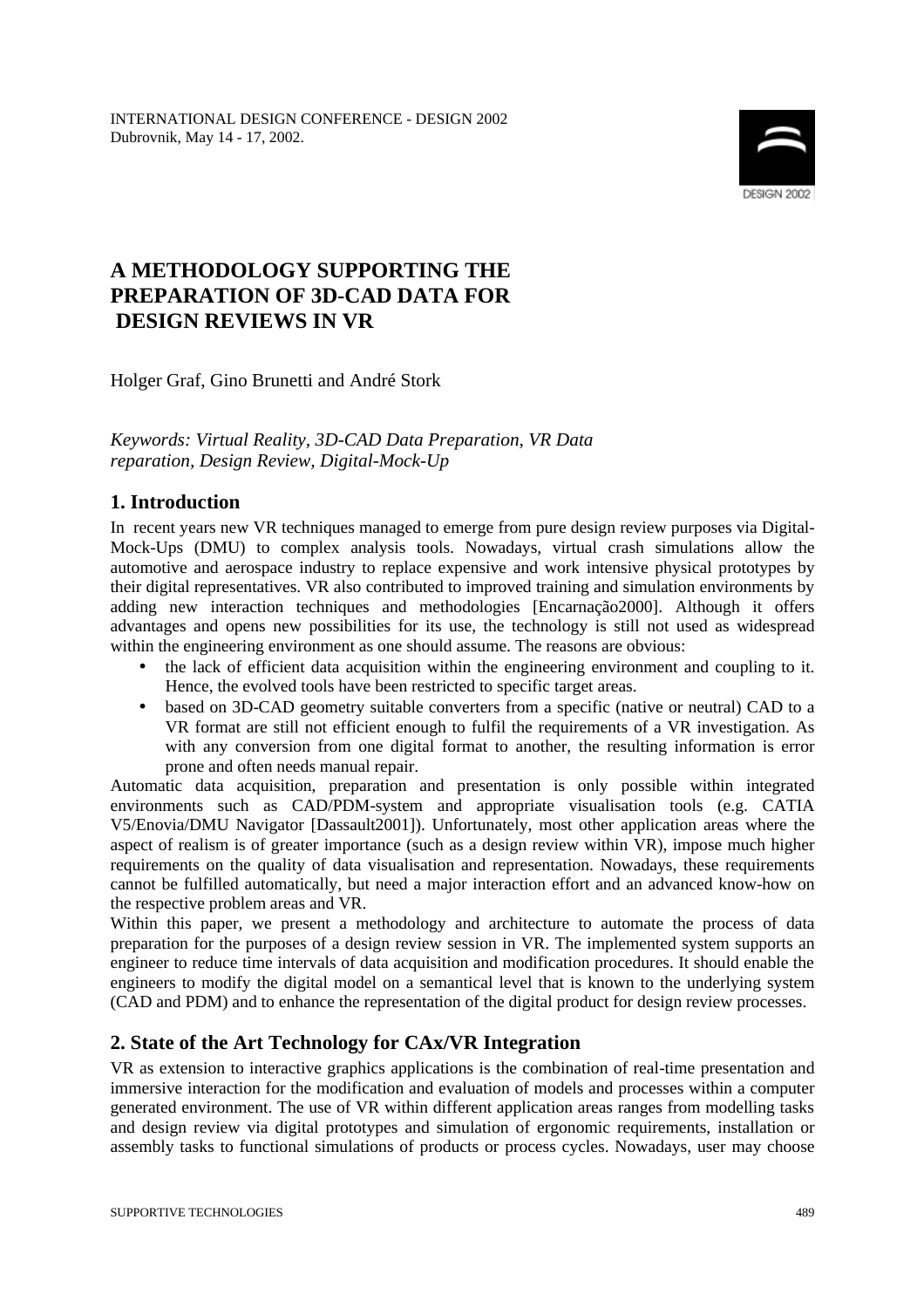from a range of VR software systems. The underlying concepts of those VR systems differ according to system and application area. Toolkits such as VirtualDesign2 [vrcom2000], Lightning [Blach1998], Avango [Tramberend1999] emerged during the last years, offering different functionalities for a range of application areas. Beside those frameworks, numerous VR tools targeting specific application areas have been developed especially within the engineering domain, i.e. EAI VisConcept [EAI2001] or Opticore's Opus Realizer [Opticore2001] for the purposes of design review to name few of a wide range of specific VR tools.

CAD vendors like Dassault, UGS, PTC support 'digital mock-ups' (DMU) resp. virtual prototypes with additional toolkits that allow to process and visualise huge data sets, like airplanes or complete cars. Dassault's desktop viewing tool 4D Navigator [Dassault2001] for CATIA version 4.x or PTC's visualisation module DIVISION MockUp 2000i [Division2001] are typical visualisation tools that supplement existing CAD functionalities for design review purposes. Although the quality of the visualisation and representation of the digital prototypes have inherently matured during the last years, only the new version of Dassault's CATIA V5 provides a framework for VR extensions and possibilities to include 3D input- and output devices typical for VR set-ups. A first approach for an integration and direct coupling of immersive VR applications into CATIA V5 is described in [Berta1999], [Rantzau2000]. The retrieval of CAD models for the purposes of a design review session is supported by efficiently coupling CAD system to an underlying product data management system (PDM). As centralised component within an integrated environment a product data management (PDM) system provides the information resulting from different steps within the product development. Besides geometrical and topological information a PDM system stores, concatenates and manages additional types of information. Most CAD vendors offer an integrated solution for data aquisition, representation and manipulation, thus it is quite easy for the users to undertake design review sessions. Within Dassault's environment CATIA V5/Enovia [Dassault2001] or PTC's ProE/Windchill [PTC2001] the user is able to select the product parts of interest within the underlying PDM system and to visualise the digital assembly. As the users do not have to manually interact with the virtual prototype related to the quality of visualisation and representation, a design review can be easily performed in automatic processes.

Unfortunately, a design review session within VR imposes much higher requirements to the quality of data visualisation. 3D-CAD systems are able to generate continuous surface or volume descriptions whereas rendering engines of VR systems process polygons or voxels. To lead a design review session in VR, CAD-models have to be retrieved and converted into a suitable VR-format. In most cases it implies to convert CAD data to a polygonal representation. This process is called *tessellation*. As with any conversion from one data format to another, different problems occur during this process:

- loss of semantics (e.g. loss of product and model structure),
- inconsistent model quality (e.g. wrong surface orientation, cracks),

• redundant model complexity (e.g. precision of tessellation, unnecessary or multiple geometry). The time to adequately prepare 3D-CAD data for a design review session using VR is inherently influenced by the underlying methodology of product modelling, data acquisition, and highly dependent on the complexity of the digital model and quality of conversion. To manually prepare the data without an automated mechanism is tedious and cumbersome. Thus, it is crucial to support the engineers with a semi-automatic mechanism that significantly reduces the time for data acquisition, conversion and editing.

## **3. Methodology to prepare 3D-CAD data for VR**

Our envisaged solution imply different issues that have to be addressed by a methodology to integrate prepare 3D-CAD data for VR:

- Efficient data aquisition (espc. from an underlying PDM system)
- Representing the product/model structure in VR (high quality data conversion)
- Use of adequate VR formats
- Appropriate data preparation methodologies

To accelerate the rendering performance of a VR system, a global optimisation of all polygonal data is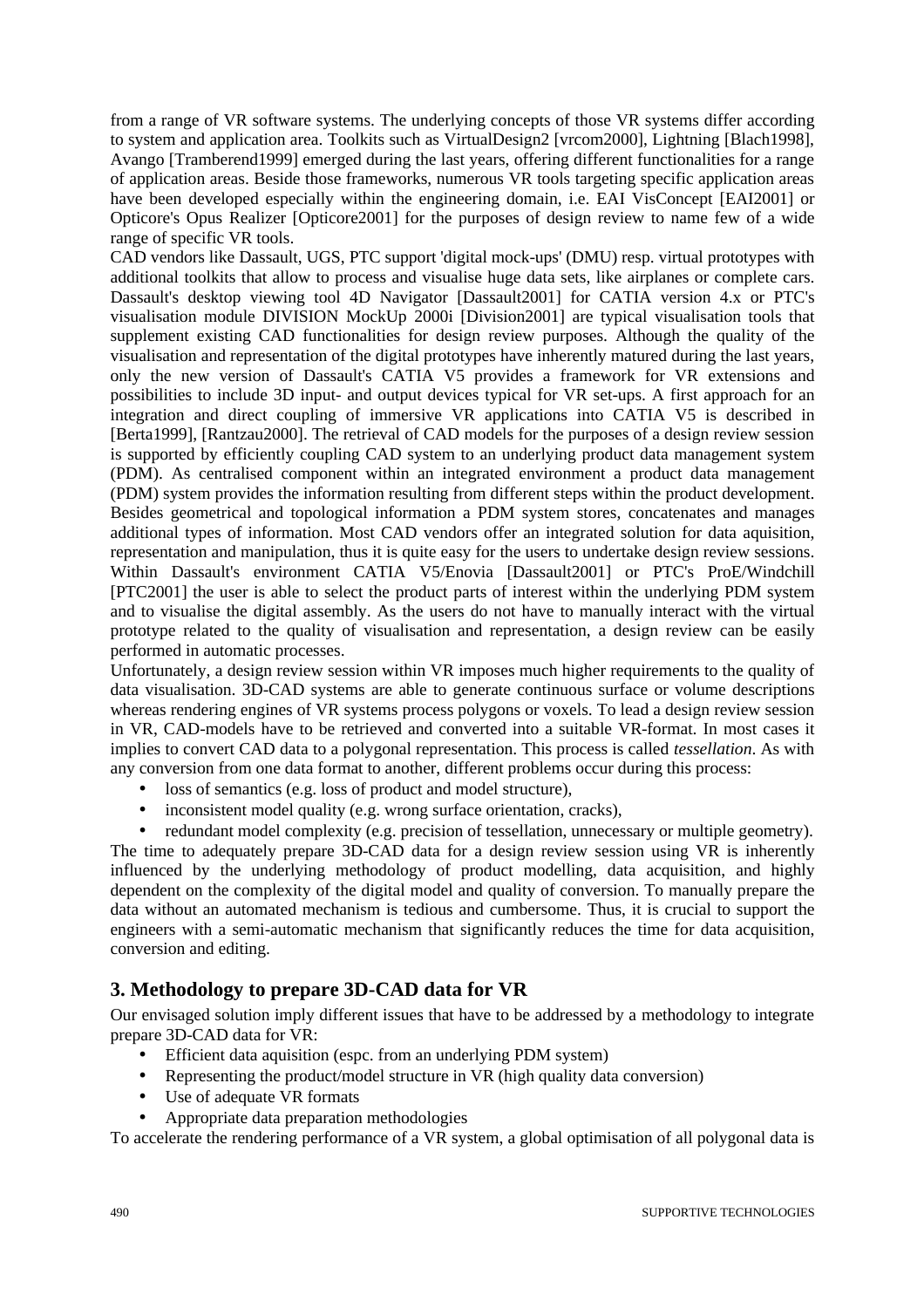performed that usually destroys the logical product structure. Typically, the product structure is part oriented, i.e. tree structures are built with a root presenting the product going down, for instance, to modules or packages, assemblies and finally to the nodes that represent single parts being references to external CAD models. In addition different variants and configurations have to be taken into account. As the above mentioned optimisation process destroys the logical structure of a product model, a selection or extraction of single parts and the access to meta information of those is no longer possible. The key concept is to keep the link between the product and a VR presentation through the mapping of the product or model structure managed in, e.g. a PDM system, to a VR format based on a scenegraph: The hierarchical product structure can be rebuilt by group nodes of the graphical representation. Product sub-structures used more than once are built equivalently by using the multiple referencing mechanism supported by most graphic formats. Versions on any hierarchical level are mapped to switch nodes. As CAD models of a part in the PDM system might be references to externally stored CAD models, the VR representation of a part is itself referenced as external file. Thus it is easy to facilitate also the multiple use of single parts within one VR scene. Finally, transformations maintained in PDM can be applied to the corresponding group node of the VR scene. Figure 1a shows the mapping of product structure to a scenegraph based graphic format.



**Figure 1. a/b Presentation of product and model structure in a scenegraph**

To rebuild the model structure an equivalent approach might be used. Beside other techniques of filtering, CAD systems offer to filter out unnecessary elements for certain purposes using layer filter. Hence, this filter is mapped to the root node of a part (CAD model). A sub-structuring of the model in different layers might be achieved by mapping all or selected (filtered) layers to group nodes which in turn contain the appropriate 3D elements in a bulk of shape nodes. Thus, individual material information is easily applied to the shape representations. All other kind of meta information is stored in an information node related to the corresponding root of the scene graph in order to be available during a VR session (Figure 1b).

This methodology imposes certain requirements on the use of graphic formats. Currently, there are only two VR formats that support the concept of external or multiple referencing. The first is Open Inventor (OIV) which is a 'de-facto' standard for Open GL based rendering systems [SGI2001]. The second is VRML, a standardised format for the representation of polygonal 3D data for Internet and Web applications. All other graphic formats are missing either an equivalent to the switch node or do not support external references or both. The problem of mapping general configurations and variants to a corresponding scene graph representation is still unresolved.

The data conversion process converts 3D-CAD data into a tessellated VR representation. As described before, there are some crucial drawbacks within this step. To achieve adequate conversion results and to keep the consistency between the mathematical exact CAD model and approximated VR representation two issues have to be addressed:

- enabling the 'healing' of CAD data respectively model complexity and quality for a VR session.
- keeping the semantical information of the CAD model structure.

We provide an approach to retrieve the necessary CAD data via the CAD systems' API but use an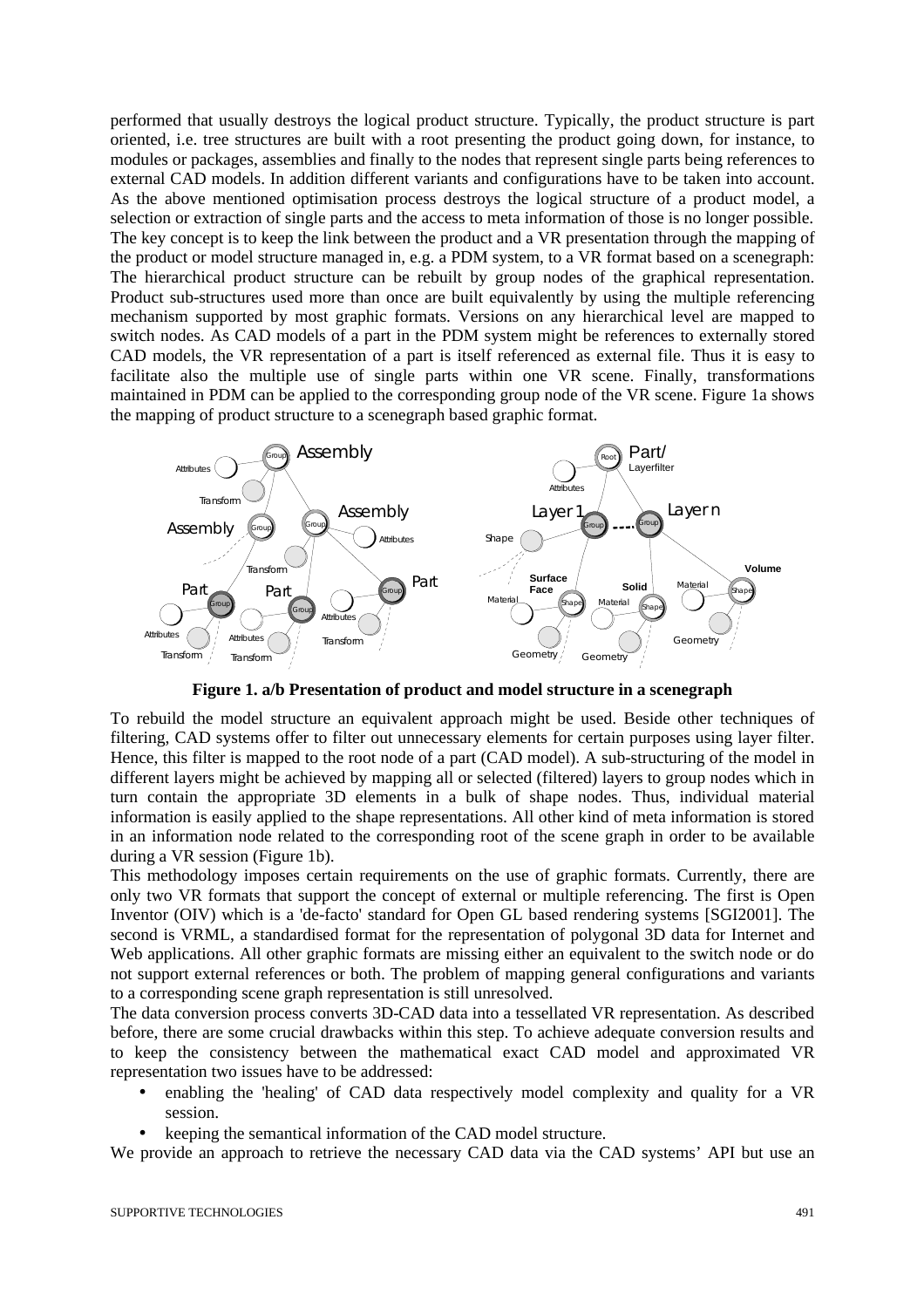intermediate parametric representation to maintain the underlying mathematical representation before mapping to a VR format. This approach allows higher flexibility for two reasons:

- different VR instances might be generated with different accuracy in the following tessellation process.
- precise geometric adjustment of faulty elements (e.g. orientations of faces) can be carried out within the mathematical rather than the polygonal domain. This ensures precise geometrical operations.



**Figure 2. CAD2VR conversion via an intermediate representation**

Hence, we should speak in the context of an intermediate VR representation as VR reference model and in the case of derived VR files with different tessellation accuracy of VR instances (Figure 2). In this case we have to consider a graphic format that support parametrical representations. Beside the concept of referencing, OIV offers the possibility to represent trimmed surface data by its parametric description. It supports NURBS (Non Uniform Rational B-Splines) surfaces that are trimmed by closed loops of NURBS curves in the parameter space of the surface. Another graphics format to support parametric surface information is Open GL Optimizer that extends Cosmo 3D [SGI2001]. Optimizer supports a more sophisticated set of surface representations endowing users for the implementation of converters. Similar to Inventor, Optimizer supports trimming in parameter space only. However, the only format supporting explicit representation of topology is Open GL Optimizer, which makes it thus the first choice for storing VR data in an intermediate parametric representation. Having retrieved the CAD data and converted it to a VR reference model, we are able to work on different instances resulting from different tessellation accuracy. In the past a number of tessellation algorithms have been developed for transforming parametric geometry into polygonal representations [Tan2000]. In general these algorithms are based on some kind of error measure as topological tolerance and edge deviation in such a way that the user can control the trade-off between geometrical correctness and performance using these parameters. The degree of reducing the number of polygons is commonly based on parameters like the percentage of a simplification, absolute number of remaining polygons or the deviation of normals.In the following chapter we describe our approach and solution to the above methodology.

## **4. VR Data Preparation**

In this section we describe a tool that was developed (and already commercialised) in collaboration with vrcom, GmbH. This VR data preparation tool is targeting Virtual Design 2 (VD2) as VR system for the design review, that was developed at the Fraunhofer-Institute for Computer Graphics and is distributed by vrcom [vrcom2000]. As this VR data preparation tool was tailored to VD2, the name Virtual Design Data Preparation (VDDP) was given to our solution.

#### **4.1 Architecture**

The approach taken during the realisation is based on CATIA V4. We make use of the API supplied by Dassault and the modules related to the conversion are based on the functionality delivered by the CATIA API. The loaded models are converted, tessellated and written to the Cosmo Binary as well as Open Inventor format. As a 1:1 mapping of the CAD geometry structured in solids and volumes to a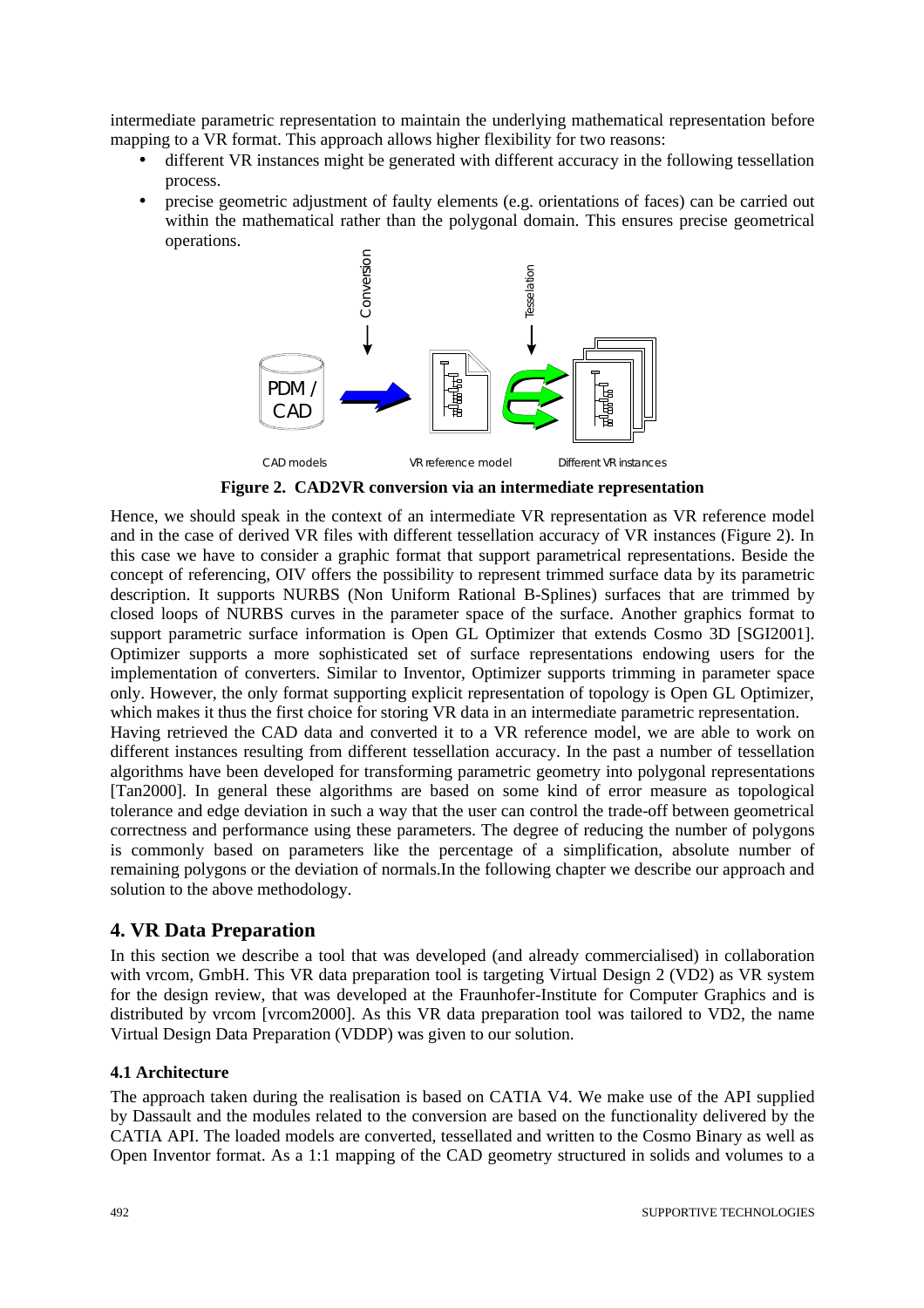VR graphic format is not possible an appropriate method to derive a face representation of the geometry has been implemented. Those faces are thus converted into a NURBS presentation to comply with industrial requirements. Moreover, the conversion process enriches the data with additional semantic information through the maintenance of the product and model structure according to the already described methodology.

VDDP consists of the following implemented modules (see Figure 3). A conversion manager is responsible for the start and administration of the CAD2VR converter. It also steers the import from CATIA models via an underlying PDM system. This is realised through a graphical user interface and allows to access and collect the models of interest to be converted.



**Figure 3. Architecture of our solution for a VR data preparation tool**

Another module is the graphic manager that comprises all methods for the visualisation and manipulation of VR data. All functions for the interactions on the VR model are realised within this module.

A protocol manager is responsible for the administration of action lists that contain information about the interaction steps taken by the user related to the manipulation of the model. Whenever the user ends an interaction, the protocol manager is informed and generates a new entry in its action list. It also comprises undo and redo operations thus maintaining a history list of user interactions. Having finalised certain manipulations on the model the generated action lists are stored as protocol files, which are associated with the appropriate model. The use of these protocol files applied to other VR instances (based on different tessellation accuracy) maintains the consistency among the instances of the same model related to the user interactions taken (e.g. erasing certain faces in the model, reversing orientations, etc.). Hence, this mechanism prevents the user from repetitive work on different model instances.

However, core of our solution is the scene configuration module. It is based on a central process control module and comprises functions for the management of user interface methods based on WIMP-metaphors (e.g. windows, icons, menus, dialogs, etc.) as well as a module for the manipulation of geometry (geometry manager). To allow a re-tessellation of certain instances the geometry manager encapsulates all necessary methods to manage the intermediate, parametric file representation given in Open GL Optimizer, that will be tessellated and converted in the following steps to an OpenInventor scenegraph for the purposes of visualisation. Hence, parametric geometry can be tessellated with user defined parameters such as a reduction of the number of polygons or crack free tessellation along adjacent faces. An intelligent reversing of surfaces within the parametric space of a surface (group of surfaces) or the deletion of redundant geometric objects is supported via an appropriate GUI. The central process module establishes and steers the communication between all the other modules at a given time thus maintaining the status of the system during the runtime of a session.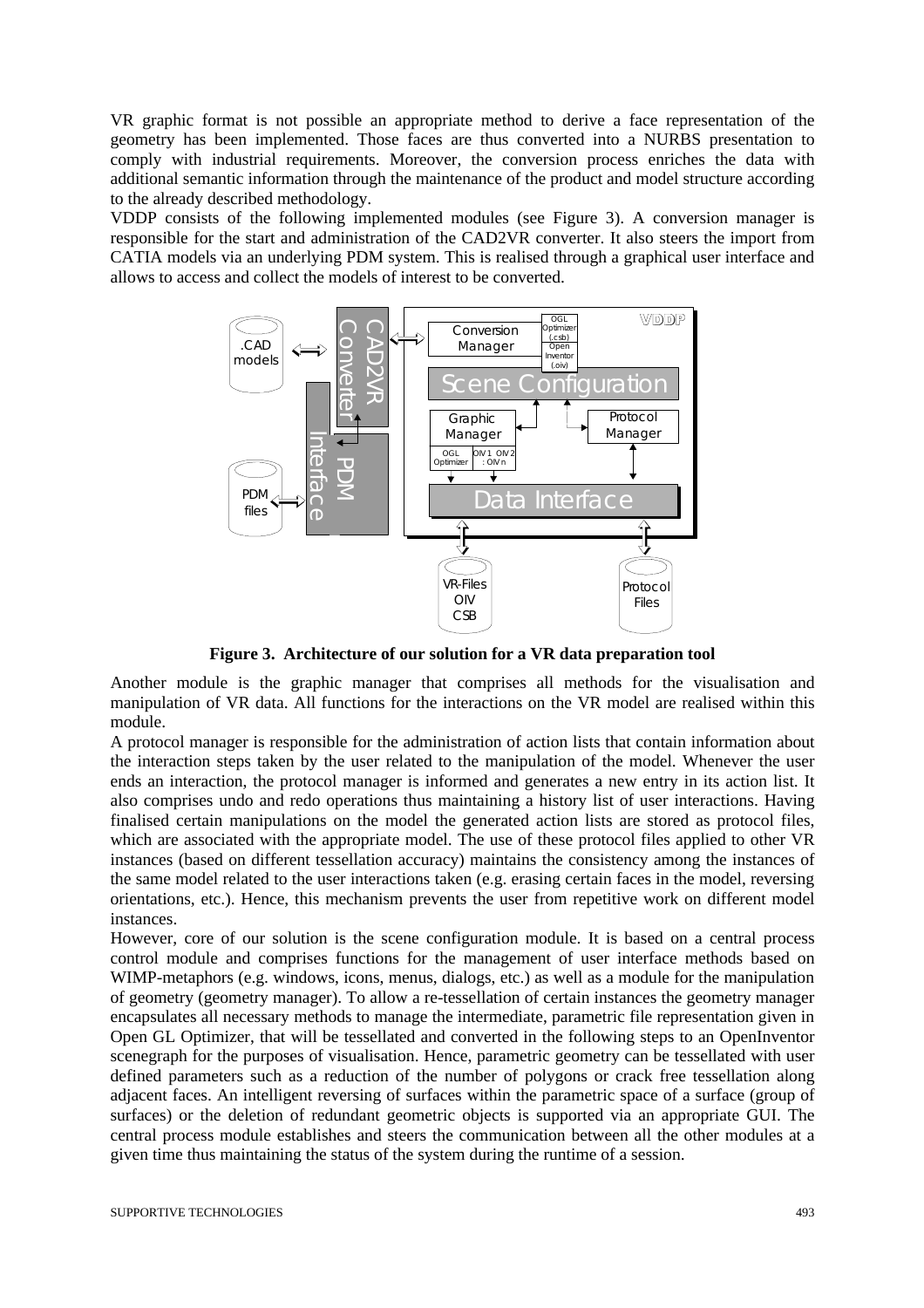## **5. Realisation**

Currently, VDDP supports an online integration with BMW's system PRISMA. The realised client allows users to navigate through the product structure and to select entries for conversion on all levels of product representation managed by PRISMA.

Figure 4 shows the start of a data preparation session. The user selects different models from a chosen source (PRISMA or local/remote file system) and uploads them to the assembly manager of VDDP. The product structure maintained in PRISMA is rebuilt by a corresponding Open Inventor scene graph. As the conversion of any assembly with different complexity might be time consuming VDDP supports the conversion of larger selections in batch mode allowing to upload numerous models over night. The management of different versions and configurations within one scene graph is not realised yet.



**Figure 4. Assembly manager of VDDP after uploading of different models; left: product model structure**





To edit and modify selected parts of the product model, the user is able to start the part editor (see Figure 5). The model structure can be seen within the left side of the editor. With the assistance of the part editor the user is able to re-tessellate the model with different accuracy. Moreover, a rubber band selection mechanism allows him to select certain parts of interest either within the graphic representation or the logical model structure in the left side of the window. For the correction of face orientations, VDDP offers the functionality to revert faces in direction of the viewer. Figure 6 shows the reversal modus of the graphical editor to assist the user and easily identify wrongly oriented faces (colour coded: wrongly oriented faces are displayed in blue colour). Furthermore, it supports different strategies for reducing the complexity, e.g. interior removal, and eliminating overlapping faces of a model. This editor is the core of the VDDP implementation.